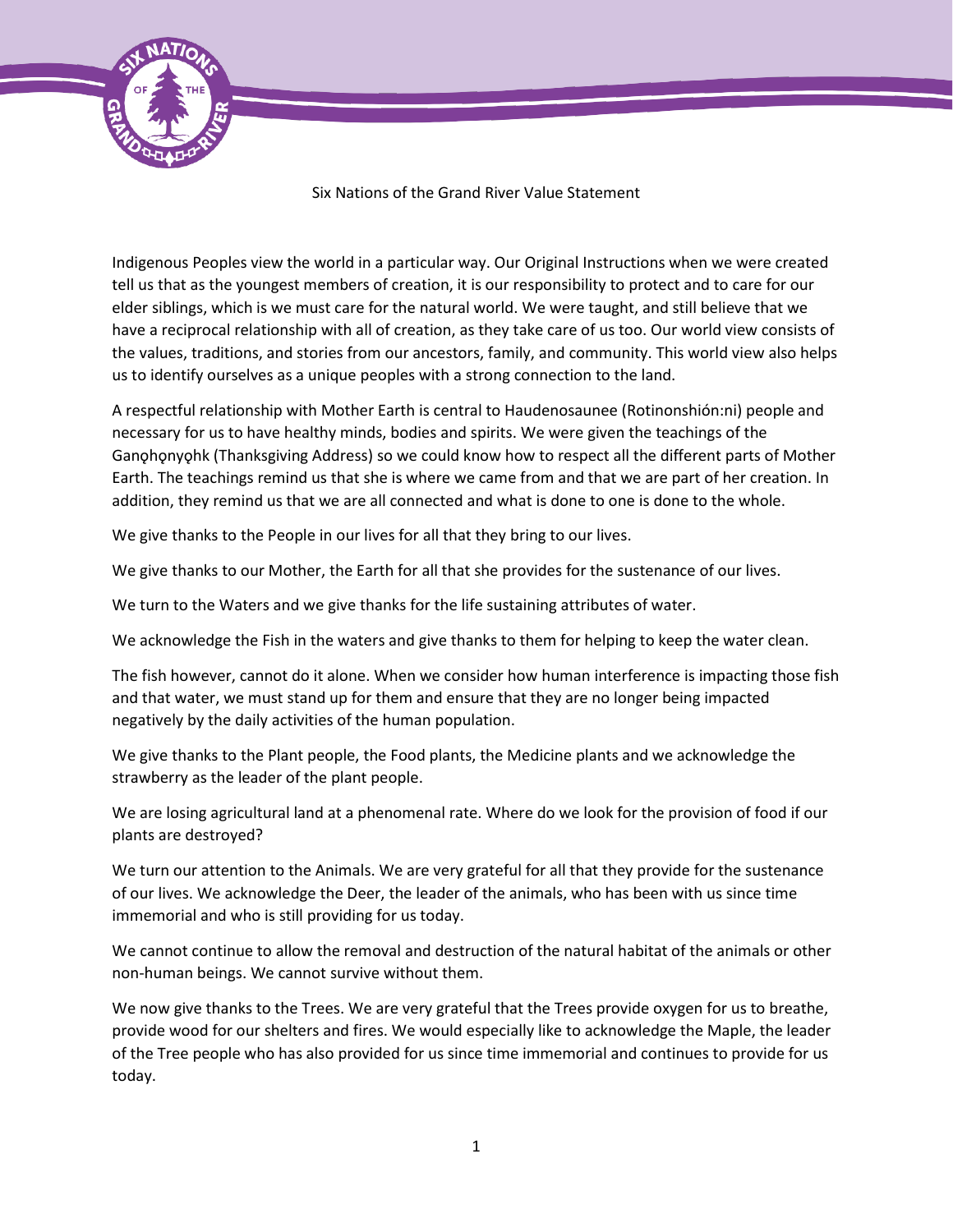This land was once covered with rich, lush forests and the few that are remaining are being diminished daily. We need to save and enhance the forests that are remaining to ensure the sustenance of our own lives. We need the tree people to survive.

We acknowledge the Birds with their beautiful plumage and songs. We turn our attention to the Eagle who is the leader of the bird people. The Eagle flies high in the sky above us, watching over us. We are so grateful that the Eagle has returned to watch over us again. We almost lost the Eagle to pollution. We need to learn the lesson from that near extinction and change our ways.

We now turn our attention to the Four Winds. We are grateful to hear their voices as they bring us fresh air to purify our surroundings.

We are grateful for our Grandfathers, the Thunder Beings. We celebrate their return in the spring as they bring with them the water that renews and cleanses the drabness of the receding winter.

We now give thanks to our Elder Brother the Sun. He is the source of all life and we are grateful that he continues to greet us each day.

Of course we also give thanks to our Grandmother Moon. She is the leader of all women and we honour and respect her.

We send greetings to the Stars, who along with Grandmother Moon lights the night sky so that we may find our way.

Climate Change is creating destructive weather anomalies that are not so anomalous any longer. The winds are getting stronger, the sun is hotter, and the skies are being polluted to such an extent that we can no longer see the stars. We need to take responsibility that it is human activity that is causing climate change and we need to change our ways to stop those effects..

When we forget how to live in harmony, the Enlighted Teachers guide us and lead us on the right path. We send greetings and thanks to them now.

We now turn our thoughts and our gratitude to the Creator for all of the gifts of Creation. Everything we need to sustain our lives has been provided by the Creator and we are so thankful for his wisdom and love.

If we have forgotten to give thanks for any part of creation we do so now. It is not our intent to leave anything out.

Indigenous people of Turtle Island created a treaty with one another. The Dish with One Spoon Treaty is an important treaty to understand. It was made as a measure to outline our responsibilities to share the land with one another. The basic tenets of the Dish with One Spoon Treaty are: take only what you need for sustenance, be sure to leave something in the dish for others, and keep the dish clean. This treaty was made not only between Indigenous Nations, it also included the natural environment, and it was like a promise to our non-human brothers and sisters.

Since settlers arrived on Turtle Island, forests have been decimated and waters have been poisoned. Animals have been destroyed to near extinction. It wasn't so long ago that our ancestors could collect clean water from the Grand River. Never did anyone have to wonder if it was safe to eat the fish they caught or to breathe the air around them.